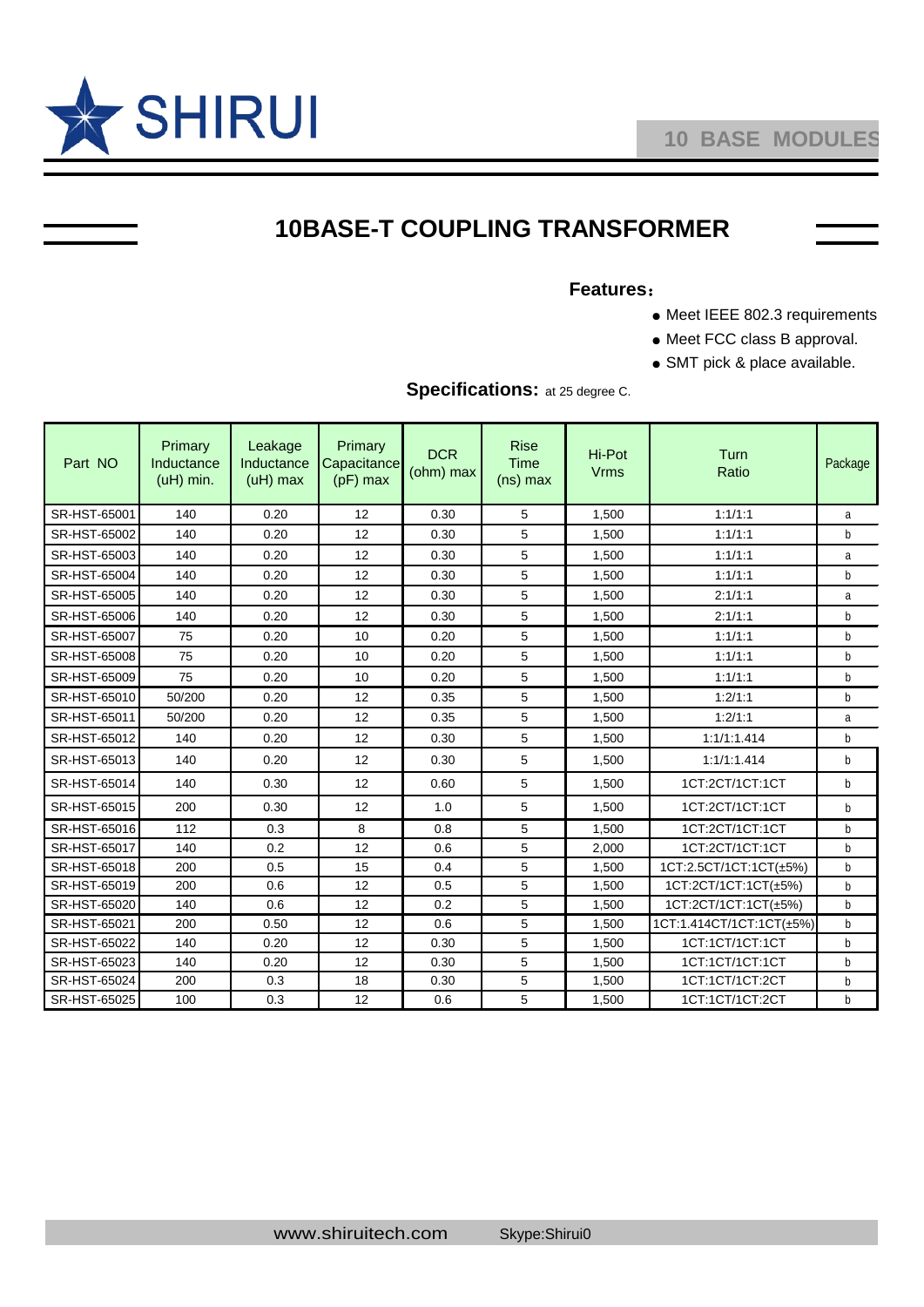

a

## **10BASE-T COUPLING TRANSFORMER**

**Dimension**:mm(inch)+/-0.25(0.01)





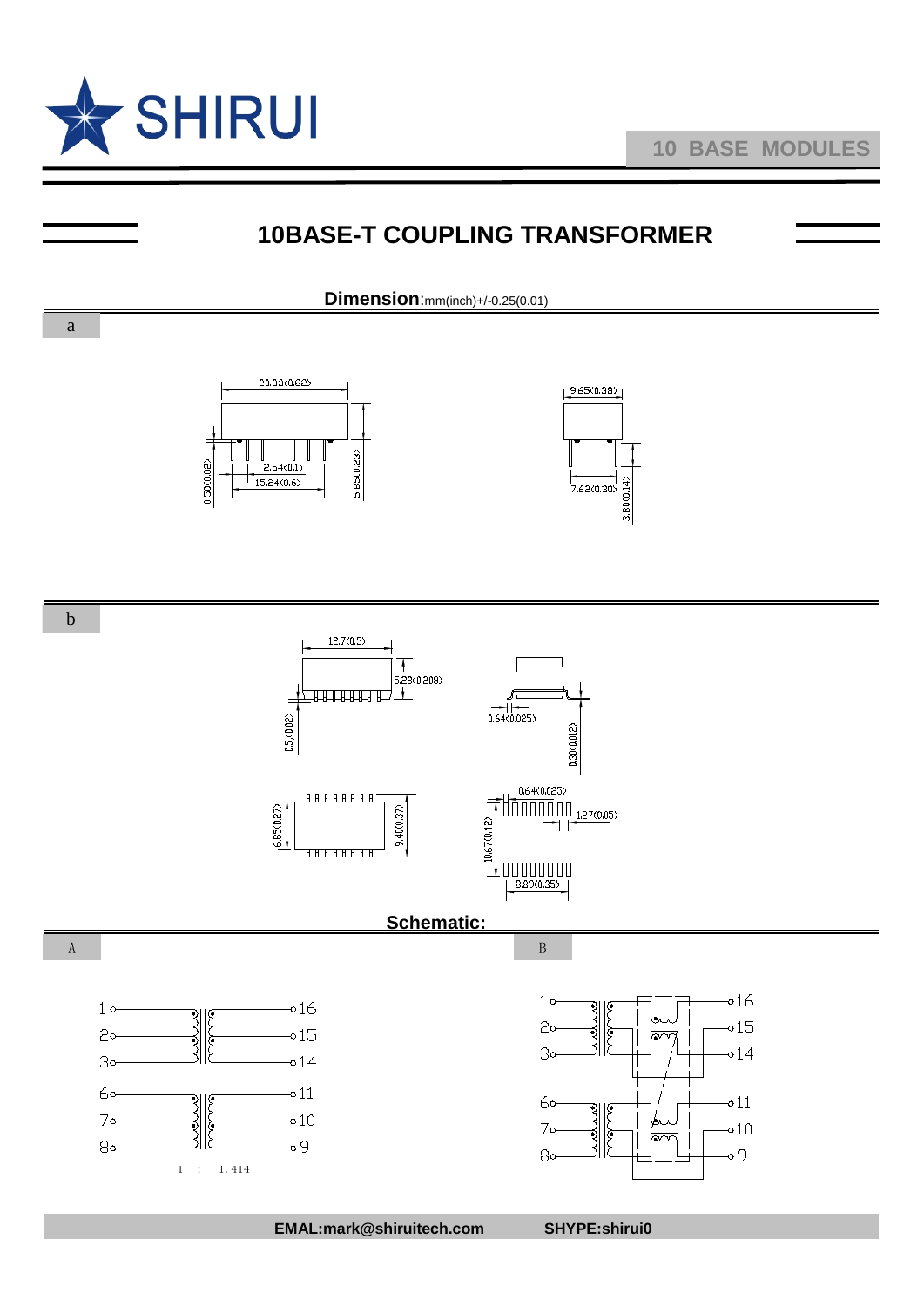



 **EMAL:mark@shiruitech.com SHYPE:shirui0**